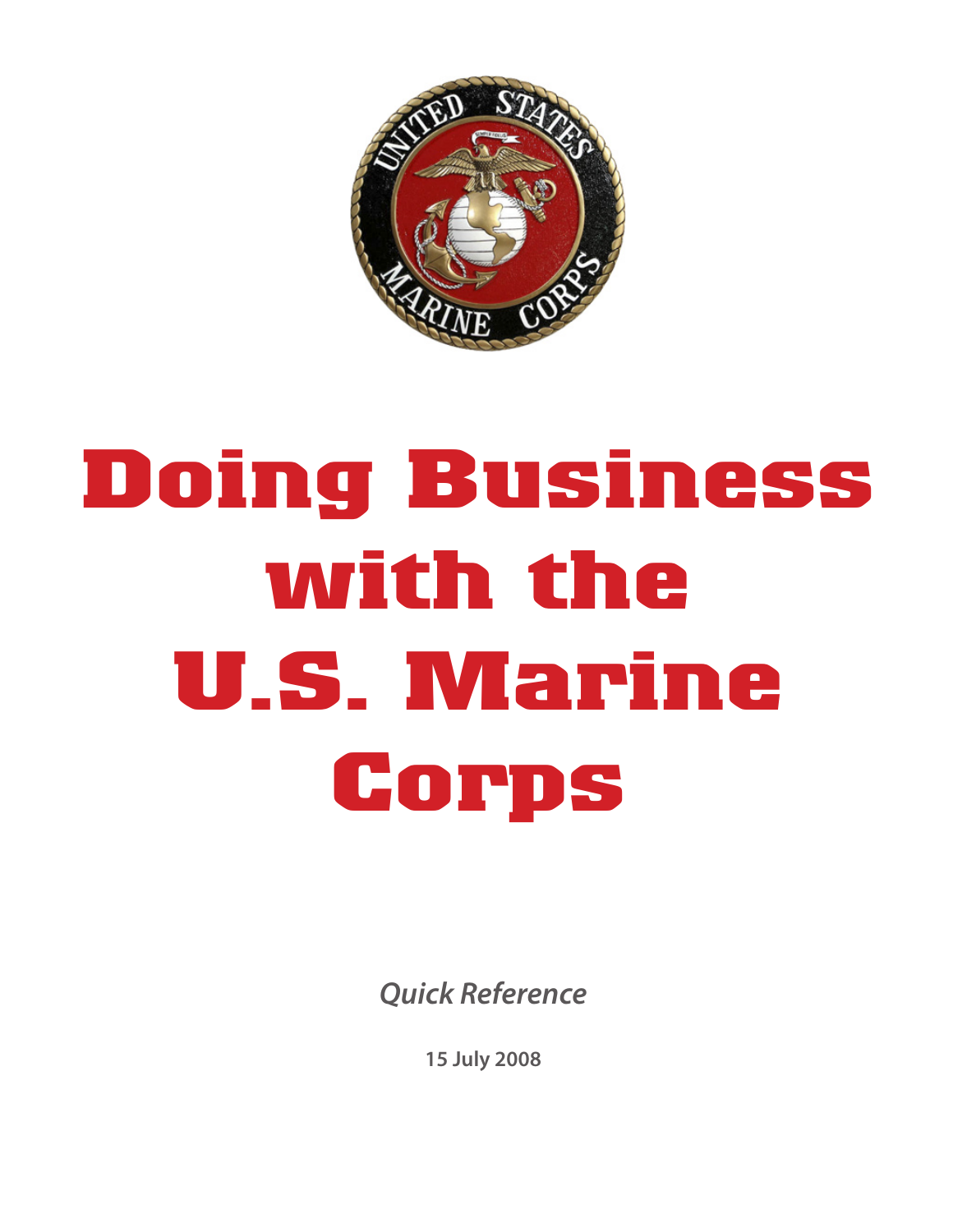# **Doing Business with the U.S. Marine Corps Quick Reference**

#### **Step 1: Identify your product or service**

It is helpful to know your Federal Supply Classification (FSC) code. <http://www.dlis.dla.mil/h2>

Many government product/service listings and future procurements are broken down by FSC or North American Industry Classification System (NAICS) code. <http://www.census.gov/epcd/www/naics.html>

#### **Step 2:**

- **A. Obtain a DUNS Number**
- **B. Register in the CCR System**
- **C. Obtain a CAGE Code**
- **D. Obtain a NAICS Standards Code**
- **E. Obtain an EIN**

#### **Data Universal Numbering System (DUNS) Number**

Call the government dedicated, DUNS number self-request line at 866-705-5711 or complete your request from the Dun & Bradstreet website. <http://fedgov.dnb.com/webform/displayHomePage.do>

#### **CENTRAL CONTRACTOR REGISTRATION (CCR) SYSTEM**

In order to do business with the Marine Corps, you must first be registered in the Central Contractor Registration (CCR) System. <www.ccr.gov/>

#### **Contractor and Government Entity (CAGE) Code**

Upon registration in the CCR, your company will be assigned a CAGE Code. Once your registration is active you may view your CAGE Code on the web by searching the active registrations at [www.dlis.dla.mil/cage\\_welcome.asp](www.dlis.dla.mil/cage_welcome.asp).

**North American Industry Classification System (NAICS) Standards Code** – NAICS codes classify the type of products or services your firm is capable of offering.<http://www.census.gov/epcd/www/naics.html>

**Employer Identification Number (EIN)** – An Employer Identification Number (EIN) is also known as a Federal Tax Identification Number, and is used to identify a business entity. <http://www.irs.gov/businesses/small/article/0,,id=102767,00.html>

#### **Step 3: Familiarize yourself with Federal, DoD, Navy and Marine Corps contracting procedures**

Federal Acquisition Regulations (FAR) <http://www.arnet.gov/far>

Defense Federal Acquisition Regulation Supplement (DFARS) <http://www.acq.osd.mil/dpap/dars/index.htm> Navy Marine Corps Acquisition Regulation Supplement (NMCARS) [http://acquisition.navy.mil/policy\\_and\\_guidance/nmcars](http://acquisition.navy.mil/policy_and_guidance/nmcars) Marine Corps Acquisition Supplement (MAPS) [http://hqinet001.hqmc.usmc.mil/i&L/v2/LB/docs/MAPS%20Dec%202004%202](http://hqinet001.hqmc.usmc.mil/i&L/v2/LB/docs/MAPS%20Dec%202004%2023%20Dec%2004%20RO.doc) [3%20Dec%2004%20RO.doc](http://hqinet001.hqmc.usmc.mil/i&L/v2/LB/docs/MAPS%20Dec%202004%2023%20Dec%2004%20RO.doc)

## **Step 4: Identify the Marine Corps contracting activity that purchases your product or service**

A list of Small Business Specialists can be found at [http://hqinet001.hqmc.usmc.mil/i%26L/v2/LK/LKDocs/USMCPOCNov07.rtf.](http://hqinet001.hqmc.usmc.mil/i%26L/v2/LK/LKDocs/USMCPOCNov07.rtf)